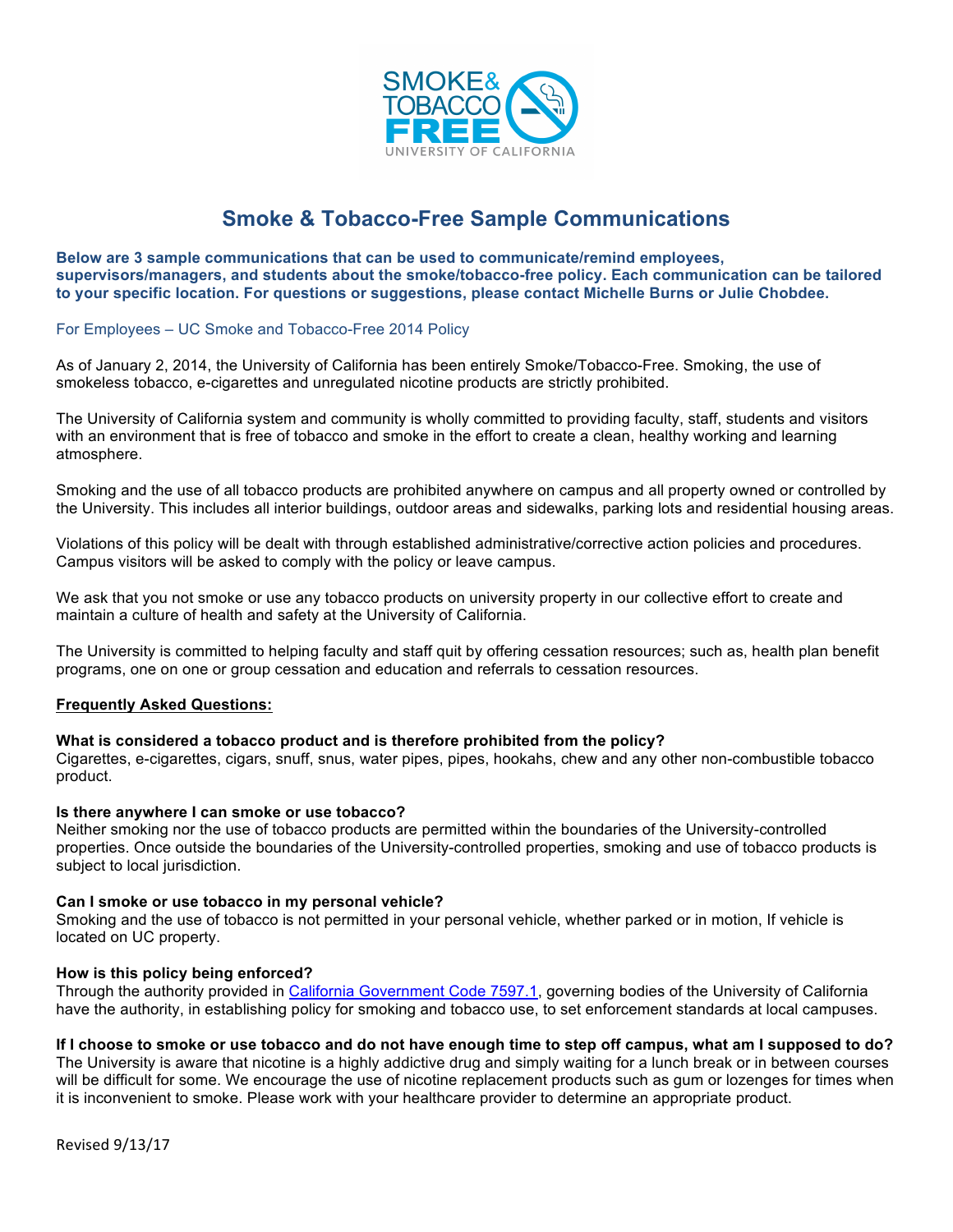# **What should I do if I see someone smoking on University grounds?**

Faculty, staff and students who see individuals smoking on University properties may respectfully inform these individuals of the University policy prohibiting smoking/tobacco use anywhere on University properties.

# **Do I have to quit using tobacco?**

No. The policy does not require individuals to quit; however, the policy prohibits smoking and using tobacco products on all University-controlled properties. In addition, the sale and the advertising of tobacco and tobacco-related products are prohibited at all UC-controlled properties.

# **What resources are available to help me stop using tobacco products?**

Integrating comprehensive and effective cessation programs and smoke/tobacco-free policies with other worksite programs such as health promotion/wellness programs is key to facilitating and supporting successful behavior change and maximizing the health of the entire campus community. For a quick reference on resources to help faculty and staff quit, follow this link www.uctobaccofree.com

For additional questions about the policy, contact: -------------

# For Supervisors – UC Smoke- and Tobacco-Free 2014 Policy

As of January 2, 2014, the University of California will be entirely Smoke/Tobacco-Free. Smoking, the use of smokeless tobacco, e-cigarettes and unregulated nicotine products will be strictly prohibited.

The University of California system and community is wholly committed to providing faculty, staff, students and visitors with an environment that is free of tobacco and smoke in the effort to create a clean, healthy working and learning atmosphere.

Under the authority of California Government Code 7597.1, smoking and the use of all tobacco products, smokeless tobacco products, and unregulated nicotine products such as e-cigarettes, are prohibited anywhere on campus. This includes all interior buildings, outdoor areas and sidewalks, parking lots and residential housing areas.

All managers and supervisors are encouraged to communicate the policy to their staff and to ensure compliance of the policy.

Violations of this policy should be dealt with through established administrative/corrective action policies and procedure. Campus visitors should be asked to comply with the policy or leave campus.

The University is committed to helping faculty and staff quit by offering cessation resources; such as, health plan benefit programs, one on one or group cessation and education and referrals to cessation resources. Thank you for your contributions to maintaining the University's culture of health and safety.

#### **Frequently Asked Questions:**

#### **What is considered a tobacco product and is therefore prohibited from the policy?**

Cigarettes, e-cigarettes, cigars, snuff, snus, water pipes, pipes, hookahs, chew and any other non-combustible tobacco product.

#### **Are there designated areas on campus to smoke and use tobacco?**

Neither smoking nor the use of tobacco products are permitted within the boundaries of the University-controlled properties. Once outside the boundaries of the University-controlled properties, smoking and use of tobacco products is subject to local jurisdiction.

#### **How is the policy being communicated to campus groups and to potential visitors?**

The communications plan will include, but is not limited to:

- Notification of policy to current and prospective students and employees through communication channels available on University websites;
- Notification during the admission and enrollment process and/or during new hire orientation for faculty and staff;
- Informational meetings, postings and electronic notifications;
- Campus signage;

Revised'9/13/17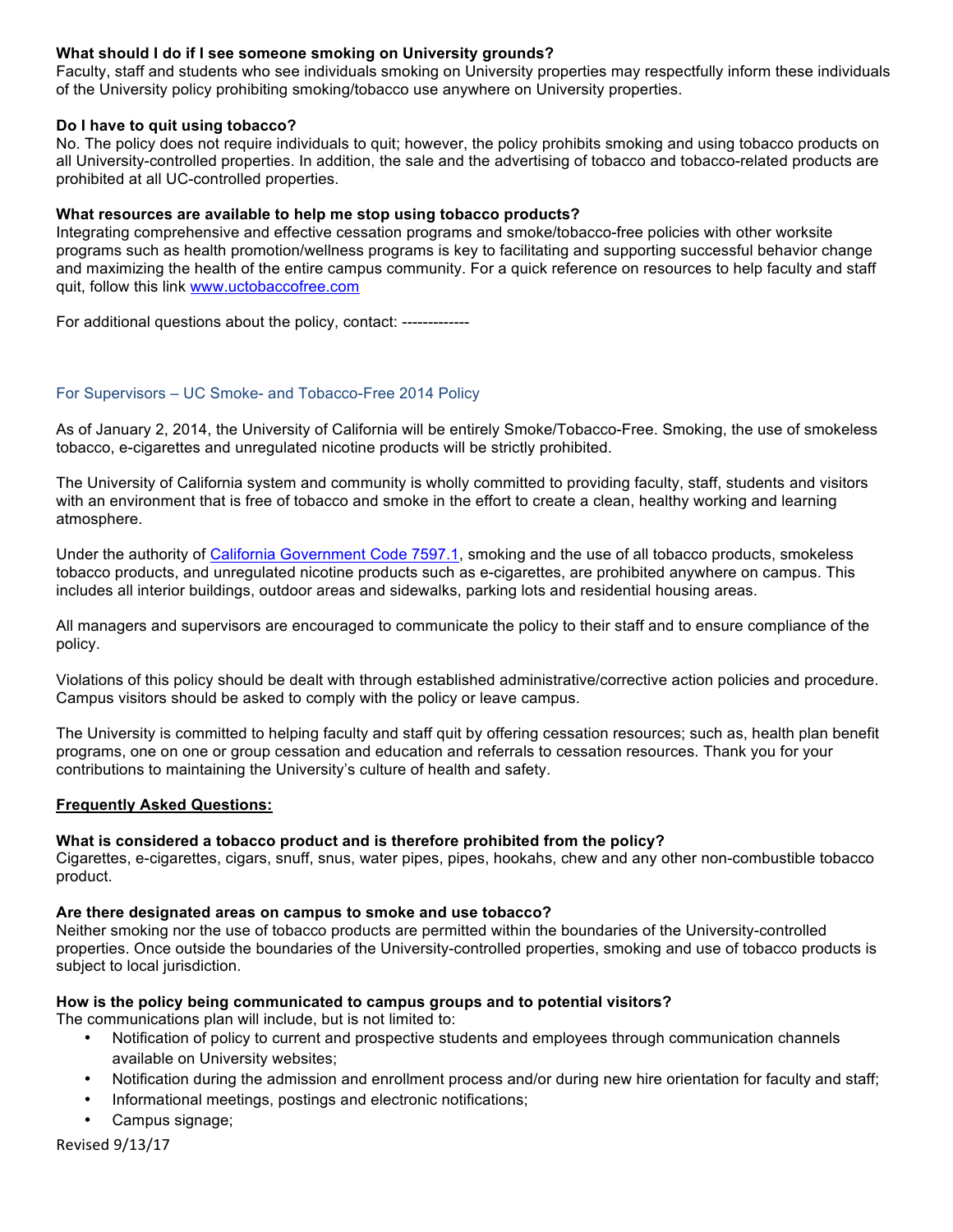- Various print and digital media;
- Social media platforms,
- Contracts/Agreements;
- Media exposure on and off campus

# **How is this policy being enforced?**

Through the authority provided in California Government Code 7597.1, governing bodies of the University of California have the authority, in establishing policy for smoking and tobacco use, to set enforcement standards at local campuses.

# **How should managers/supervisors talk to employees about the policy?**

We recommend that managers/supervisors remind employees of this policy and seek their cooperation with compliance.

# **What should managers/supervisors do if one of their employees violates this policy?**

Supervisors are encouraged to communicate the University's cessation assistance opportunities to employees and consult with Labor Relations prior to implementing disciplinary action. A face-to-face meeting with the employee to discuss concerns is always the best place to start. The following tips can help: Emphasize that you don't expect or require the employee to quit smoking or using tobacco, but that the employee must comply with the UC smoke/tobacco-free policy while on UC properties. If the employee indicates an interest in quitting, direct him or her to available resources.

#### **What resources are available for cessation?**

Integrating comprehensive and effective cessation programs and smoke/tobacco-free policies with other worksite programs such as health promotion/wellness programs is key to facilitating and supporting successful behavior change and maximizing the health of the entire campus community. For a quick reference on resources to help faculty and staff quit, follow this link www.uctobaccofree.com

For additional questions about the policy, contact: -------------

# For Students - UC Smoke- and Tobacco-Free 2014 Policy

As of January 2, 2014, the University of California will be entirely Smoke/Tobacco-Free. Smoking, the use of smokeless tobacco, e-cigarettes and unregulated nicotine products will be strictly prohibited.

The University of California is committed to providing a healthy and safe working and learning environment for our students, as well as our faculty, staff and visitors. Smoking and the use of all tobacco products will be prohibited anywhere on campus or University property. This includes all interior buildings, outdoor areas and sidewalks, parking lots and residential housing areas.

Violations of this policy will be dealt with through established administrative/corrective action policies and procedure. Campus visitors will be asked to comply with the policy or leave campus. This policy is essential to creating and maintaining the University's culture of health and safety and, we ask that you not smoke or use any tobacco products on campus.

Cessation resources are available for quitting through the Campus Health Centers, Student Health Promotion, and UC SHIP Health Insurance.

# **Frequently Asked Questions:**

#### **What is considered a tobacco product and is therefore prohibited from the policy?**

Cigarettes, e-cigarettes, cigars, snuff, snus, water pipes, pipes, hookahs, chew and any other non-combustible tobacco product.

#### **How is this policy being enforced?**

Through the authority provided in California Government Code 7597.1, governing bodies of the University of California have the authority, in establishing policy for smoking and tobacco use, to set enforcement standards at local campuses.

#### **Are there designated areas on campus to smoke and use tobacco?**

Neither smoking nor the use of tobacco products are permitted within the boundaries of the University-controlled properties. Once outside the boundaries of the University-controlled properties, smoking and use of tobacco products is subject to local jurisdiction.

Revised'9/13/17